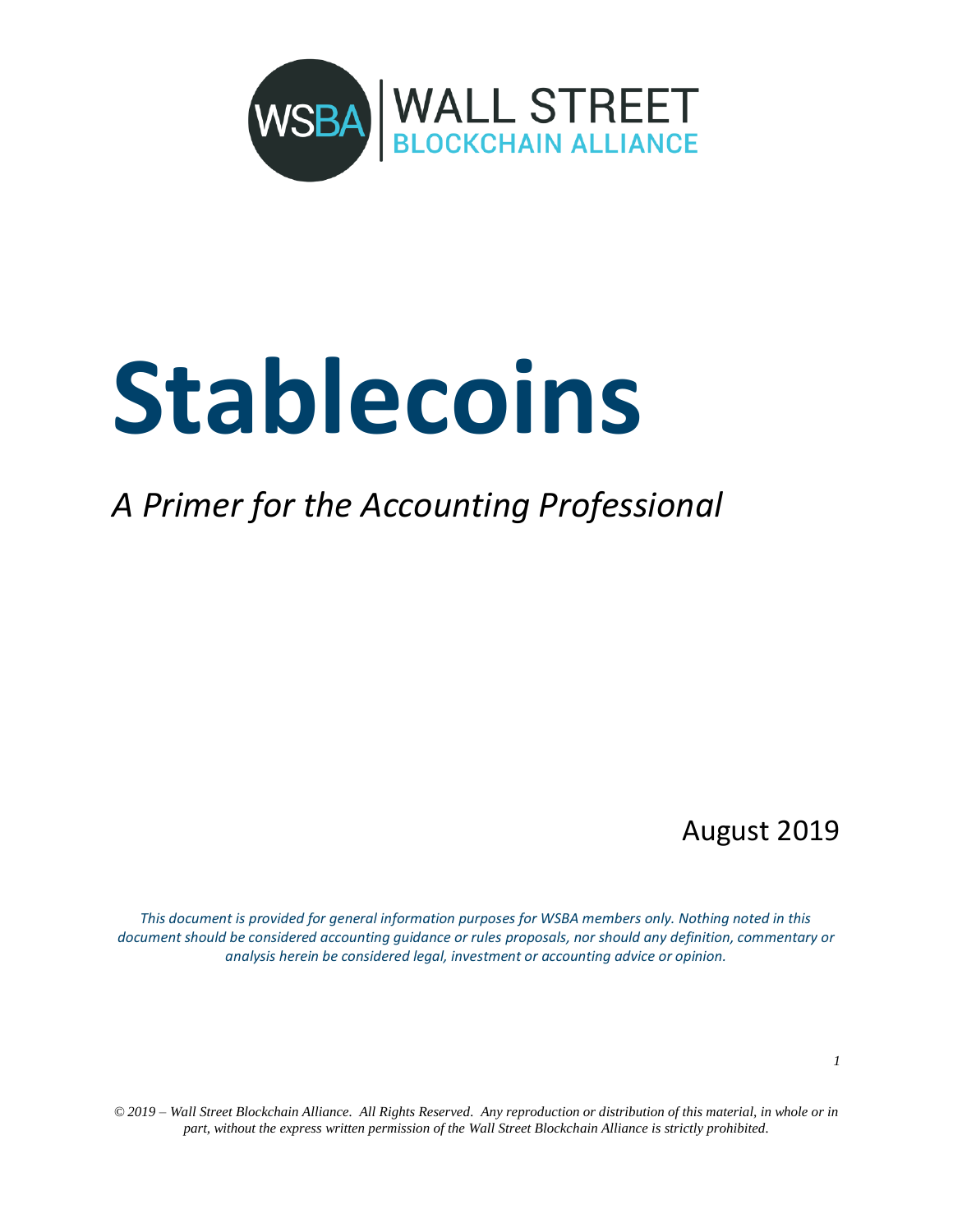

#### *TABLE OF CONTENTS*

| 1. INTRODUCTION                                                                          |    |
|------------------------------------------------------------------------------------------|----|
| 2. WHAT ARE "STABLECOINS"?                                                               |    |
| 3. WHAT ARE STABLECOINS MEANT TO ACCOMPLISH?<br><b>GOALS AND CRITICISMS</b>              | 6  |
| <b>4. WHAT ARE SOME TYPES OF STABLECOINS?</b>                                            |    |
| <b>5.</b> WHAT SHOULD ACCOUNTING AND TAX PROFESSIONALS<br><b>KNOW ABOUT STABLECOINS?</b> | 8  |
| <b>6. CURRENT CHALLENGES FOR THE ACCOUNTING PROFESSION</b>                               | 9  |
| <b>7. CONTRIBUTORS</b>                                                                   | 10 |

*2*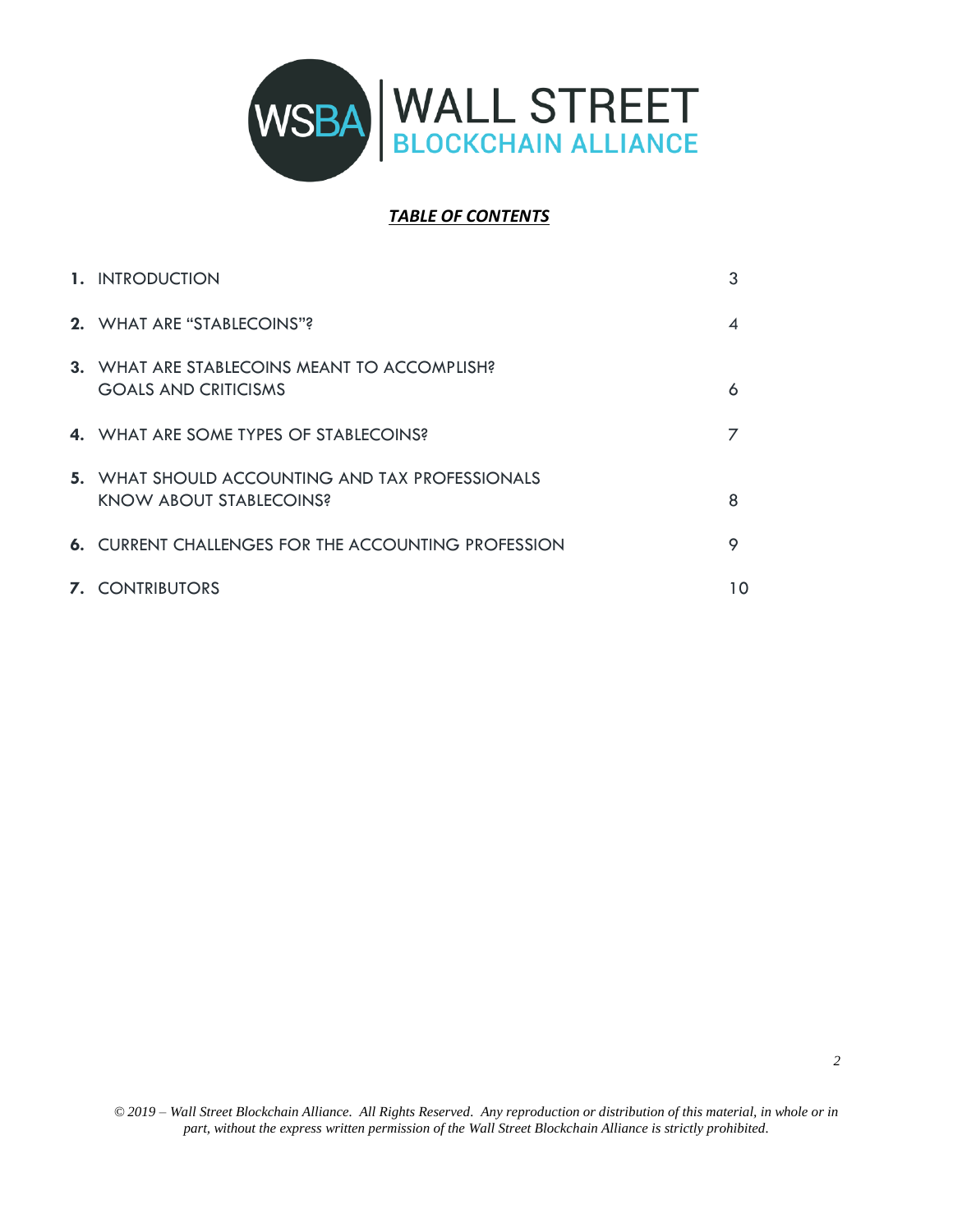

#### **1. INTRODUCTION**

On behalf of the Wall Street Blockchain Alliance, we are pleased to present this primer on the topic of "Stablecoins", and their relevance to the Accounting profession. This work is the result of the collaborative efforts of many of our global members, in particular the firms and individuals whom are part of our WSBA Accounting Working Group, as well as the WSBA team, our Board of Directors and Advisors. We are grateful for all of their thought leadership and hard work. In addition, this primer would not have been possible were it not for the ongoing partnership between the WSBA and our colleagues at the [Association of](https://www.aicpa-cima.com/)  [International Certified Professional Accountants \(AICPA\)](https://www.aicpa-cima.com/) and [CPA.com.](http://www.cpa.com/) The partnership between our three organizations has been fruitful from the start, to the benefit of our collective members as well as the wider accounting profession, and we look forward to our ongoing collaboration.

The rise of Stablecoins marks the latest evolution in the fast-paced world of cryptoassets and blockchain. Since the original launch of bitcoin in 2009, the challenges of volatility and speculation have marred the viability of these digital assets in the eyes of many market professionals for some time. As we will read, one of the goals of stablecoins is to minimize this volatility, allowing stablecoins to be a more integral part of financial transactions, global trade and much more. At least that is the theory.

The role of the accountant and auditor is becoming ever more important in this aforementioned digital asset world. In fact, as the knowledge and expertise of accountants and auditors grows in this space, we are finding that the accounting professional is becoming an integral part of the evolution of blockchain and cryptoassets. This primer, and indeed all of the efforts across our multiple working groups and global member base, are meant to guide and promote that evolution.

We welcome your thoughts and feedback, and hope that you find this document informative as well as useful. In that spirit, it is our hope that this is the first in a series of thought leadership papers that continue to aid the advancement of the digital asset ecosystem, the accounting profession and in fact global markets around the world.

#### Sincerely, Ron Quaranta, Chairman of the Board *Wall Street Blockchain Alliance – August 2019*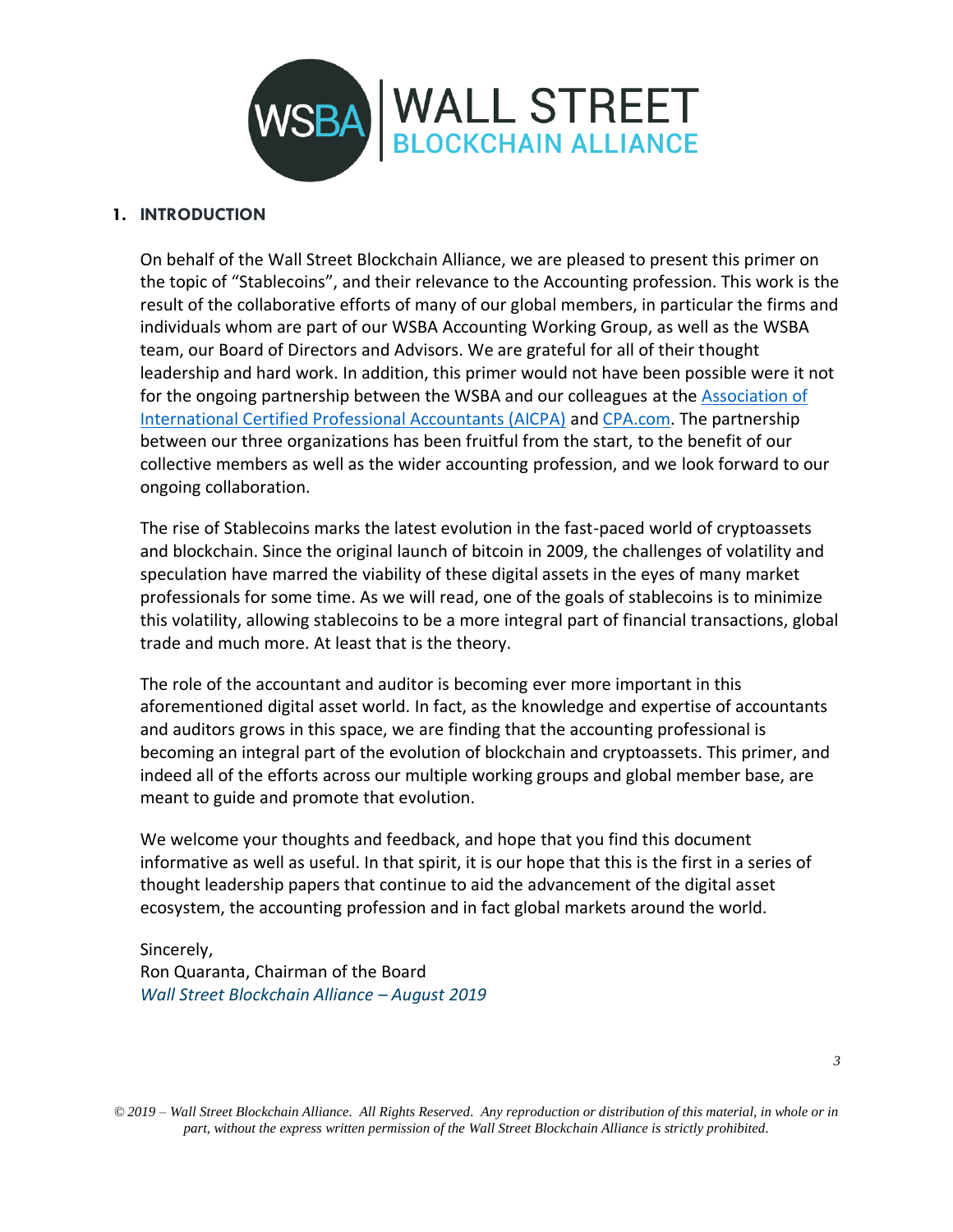

#### **2. WHAT ARE "STABLECOINS"?**

In their simplest definition, Stablecoins are cryptoassets or cryptocurrencies that were created to address one of the greatest challenges in the crypto world; namely *volatility*. By being "pegged" or tied to some underlying asset or group of assets, the goal is the minimization of price volatility. Several options and considerations that, while not exhaustive, represent items that appear pertinent for accounting and finance professionals include, but are not limited to, the following:

- 1. A stablecoin that is pegged or fixed to another currency issued by a country with less volatility than the issuing countries currency. Many of the most well-known stablecoins, including, Trust Token (Trust USD), Circle (USDC), Gemini (GUSD), and Paxos (Paxos Standard) have pegged the stablecoin 1:1 to the United States Dollar (USD). In the context of financial considerations, from a legal perspective there are two sub-options for stablecoins pegged directly to another currency (or another commodity):
	- a. Adjustable pegs are allowed to fluctuate between the par value (1:1, for example) and an acceptable range of predetermined rates. Legally, how these acceptable ranges are determined, maintained, and communicated to the issuer of the stablecoin, holders of stablecoins, and regulators is both important and still emerging in terms of definitive guidance.
	- b. Commodity backed stablecoins are another popular option. Venezuela is launching the **Petro**, an oil-backed cryptocurrency pegged to the price per barrel of oil produced in that country. In addition, Facebook has announced the [Libra](https://en.wikipedia.org/wiki/Libra_(cryptocurrency)) token, which is pegged to a basket of bank deposits and short-term government securities. Not only may there be volatility associated with commodity prices, legal considerations also must include the skill and technical ability of the issuing body and commodities brokers involved to maintain the commodity-based peg.
- 2. Collateralized stablecoins. Upon initial review, a stablecoin that is pegged (or supported) by a third-party asset such as the USD or gold and stablecoins that are collateralized by other assets may appear to be the same to investors, customers, or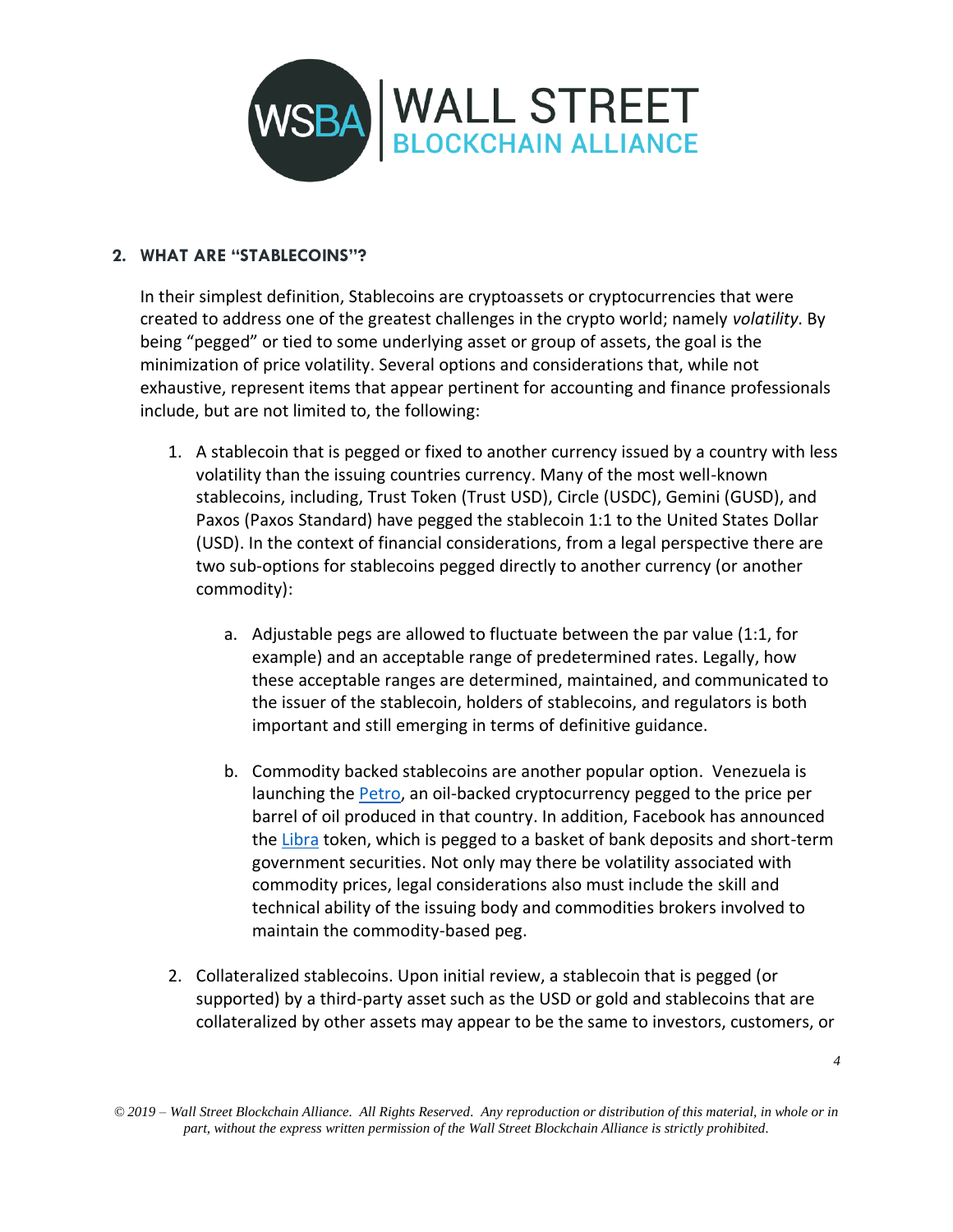

clients. A superficial similarity however, seemingly correct, is inaccurate, and a point of differentiation with both financial and legalistic implications.

- 3. Just because a stablecoin, such as those mentioned above, are pegged or supported by a commodity or asset, does *not* mean that the holder of said stablecoin has access to, or a claim to, that underlying asset. Legally speaking, simply because an investor has ownership of a particular stablecoin does not mean there is recourse in the event of instability or other issues on the part of the issuing institution. This may come as a surprise to investors in stablecoins pegged to underlying "hard" or realworld assets.
- 4. A *collateralized* stablecoin is different in one very simple but very important way from pegged stablecoins. In the event of financial instability, political instability, or other events that call into doubt the viability of the issuing institution, the holder of the stablecoin actually has a claim to the underlying physical asset, and are able to exchange it directly for its value in gold, USD, or in the case of Petro – oil. The actual legal means by which stablecoin ownership is proven, and the redemption process for the stablecoin will vary from coin to coin and is an issue that is important to understand and monitor.
- 5. What level of redeemability actually exists? Taken one step further from the comparison of pegged stablecoins versus collateralized stablecoins, a further issue that arises is whether or not these different pegged or collateralized stablecoins are truly redeemable for the underlying asset in question.
	- a. For example, the stablecoin Tether, one of the largest and most well-known stablecoins, is backed (pegged) for USD on a 1:1 basis but is not directly redeemable for USD on that same basis. The extra steps and processes necessary to redeem the stablecoin issued by Tether adds friction (cost and time) to the redemption process.
- 6. Due to the price volatility of some cryptocurrencies, and even some of the stablecoins designed and issued, the stablecoin itself may be over collateralized. Especially true for stablecoins backed by other stablecoins, such as BitUSD, the level of collateral may be in excess of 200% to prevent a breakdown in functionality if the cryptocurrency falls by – for example 50% or 75%. One major legal issue that may arise is what occurs if the underlying cryptocurrency suffers a failure or legal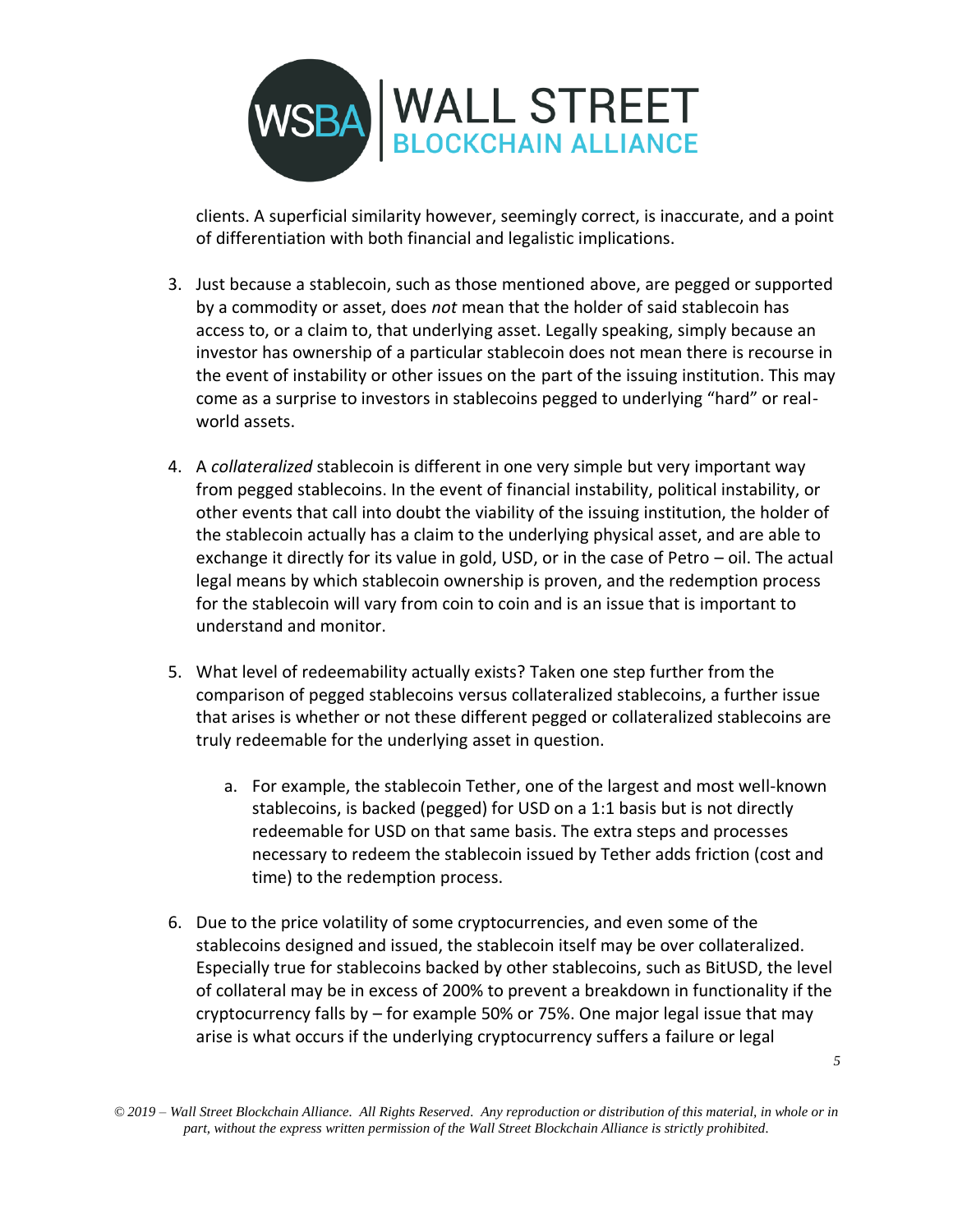

incident. In other words, if a stablecoin is underpinned by a cryptocurrency, and that cryptocurrency fails, what happens to the holders of that stablecoin?

*7.* From a strictly bankruptcy law perspective, and something that does not appear to be different for stablecoins versus other assets, it cannot be assumed that a holder or investor automatically has a legal right or claim to that underlying asset. Again, for investors putting capital to work in this emerging area, this may come as an unforeseen consequence of these decisions. A good example has been liquidation of a "collateralized debt position" (CDP) on the programmatic lending platform MakerDAO, due to sudden drops in ether price which devalued the collateral held within the platform.

#### **3. WHAT ARE STABLECOINS MEANT TO ACCOMPLISH? GOALS AND CRITICISMS.**

Stablecoins were built and designed with a relatively simple and straightforward goal in mind: to address one of the biggest headwinds facing broader adoption of cryptocurrency. Price volatility and the perceived lack of stability associated with traditional decentralized and distributed cryptocurrencies like Bitcoin continues to be a source of hesitation for merchants and consumers alike seeking to adopt cryptocurrencies as viable currency options. To address this perceived lack of stability, as outlined above, several options have entered the marketplace with regards to exactly how these coins and tokens will be stabilized: fiat currency, commodities, or other cryptocurrencies. Regardless of the specific mechanism and methodology utilized to stabilize the coin or token in question, the overarching goal and primary criticisms remain relatively consistent.

- **a.** *Goal -* the goal of any stablecoin is to encourage the broader adoption and utilization of stablecoins as viable alternatives to fiat currencies. An additional or tangential goal may be to highlight the benefits of a particular payment system associated with the stablecoin, but the underlying message is the same. Some may see these coins and tokens as a midway or bridge point between traditional fiat and truly decentralized cryptocurrencies, but the increased institutional interest in this space seems to point toward the longevity of the sector at this point.
- **b.** *Criticisms -* Two primary criticisms tend to come from opposing factions of the cryptocurrency ecosystem at large. On the one hand, proponents and supporters of truly decentralized cryptocurrencies feel that linking cryptocurrencies to fiat currencies runs against the underlying concept of cryptocurrency. Conversely,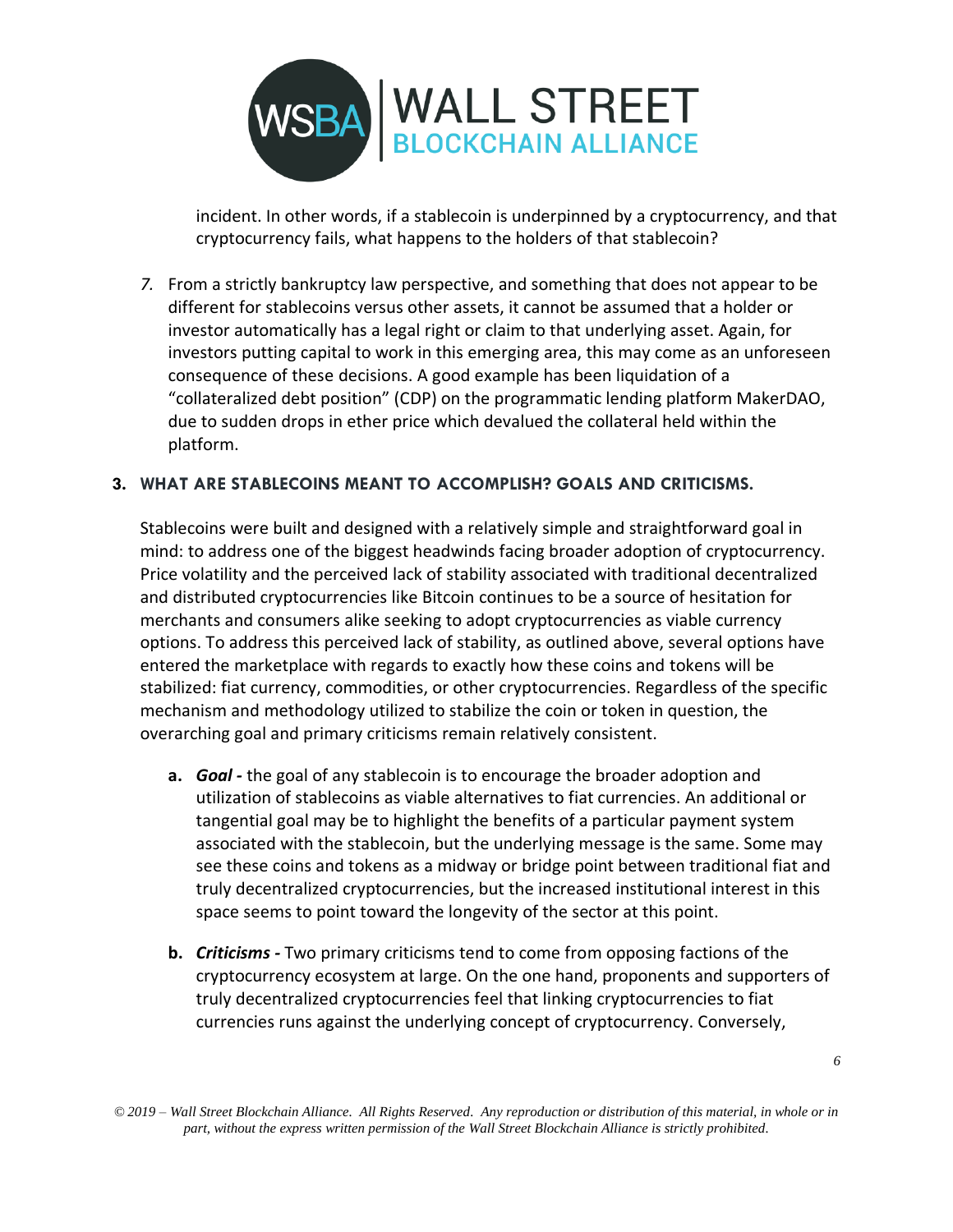

individuals and institutions that continue to hesitate to adopt cryptocurrency do not, based on market volume, seem to perceive stablecoins as a quantitatively significantly better improvement versus traditional fiat currencies.

#### **4. WHAT ARE SOME TYPES OF STABLECOINS?**

At this point, the list of stablecoin projects is only expected to grow. Stablecoins that emerged over the past year are beginning to address the volatility through decentralized and centralized platforms. New technologies are rapidly emerging that will likely create new opportunities and risks for investors, the financial services industry, and blockchain companies seeking to raise capital. The ecosystem has already identified several stablecoin types, including:

- **a.** *Fiat stablecoin* pegged against or collateralized by currency (fiat) such as the US dollar or Euro generally in a fixed ratio (1 stablecoin = 1 US\$).
- **b.** *Crypto stablecoin* pegged against or collateralized by other virtual currencies. Examples of crypto stablecoin are [Bitshares,](http://cryptoslate.com/coins/bitshares) [BitUSD,](http://cryptoslate.com/coins/bitusd) [MakerDAO](http://cryptoslate.com/coins/makerdao) (DAI, Sweetbridge, Havven)[, nUSD,](https://cryptoslate.com/coins/nusd/) and Augmint.
- **c.** *Commodity stablecoin* pegged against or collateralized by a commodity. The commodity can be a metal (gold, silver, platinum, and copper), energy (crude oil, heating oil, natural gas, and gasoline), livestock (pork bellies, live cattle and feeder cattle), or agricultural (corn, soybeans, wheat, rice, cocoa, coffee, cotton and sugar).
- **d.** *Algorithmic stablecoin* a trustless stable cryptocurrency which closely correlates with the US dollar. This is achieved through algorithmically adjusting coin supply based on ecosystem demand. [Basis,](http://cryptoslate.com/coins/basis) Fragments, [Carbon,](http://cryptoslate.com/coins/carbon) Kowala are good examples of algorithmic stablecoins. Future algorithmic stablecoins may be similar to an index fund (mutual fund or exchange-traded fund) designed to follow certain preset rules so that the fund can track a specified basket of underlying investments.
- **e.** *Hybrid stablecoin* generally pegged or collateralized by fiat first and then a basket of assets later using an off-chain tokenized collateral. Examples of hybrid stablecoins are Reserve, [Saga,](http://cryptoslate.com/coins/sagacoin) an[d Aurora,](http://cryptoslate.com/coins/aurora) Boreal.
- **f.** *Derivative-backed stablecoin* a financial instrument that exists both on-chain and off-chain and can be used to protect investors and other members of the ecosystem

*<sup>© 2019 –</sup> Wall Street Blockchain Alliance. All Rights Reserved. Any reproduction or distribution of this material, in whole or in part, without the express written permission of the Wall Street Blockchain Alliance is strictly prohibited.*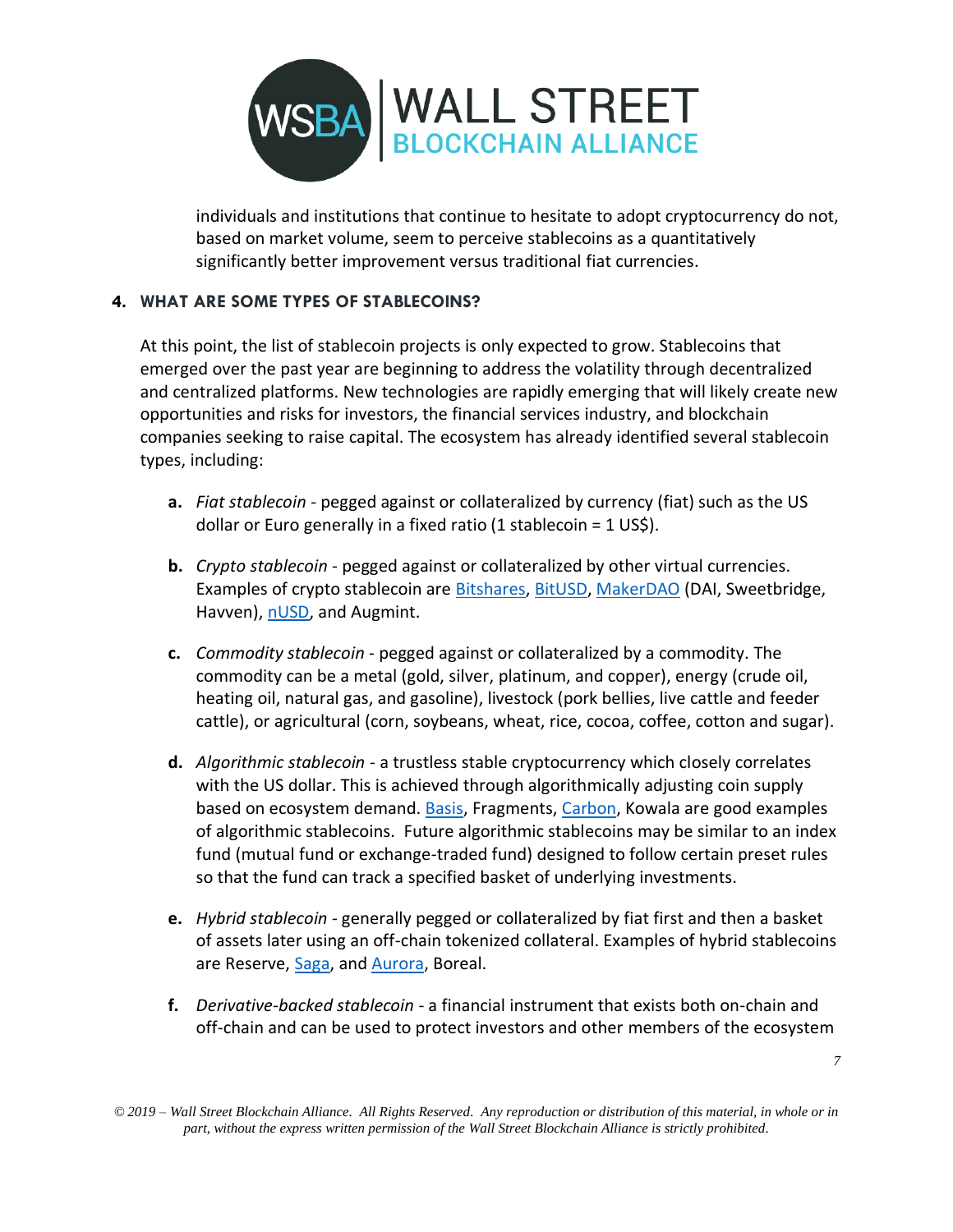

(miners, etc.) from price fluctuations, interest rate risk (inflation) and transfer risk through futures, forwards, swaps or options. These derivative instruments can become complex multi-layer and multi-purpose.

**g.** *Sovereign stablecoin* - a coin backed by and approved by a central bank or a regulatory authority. The purpose and the reason for the issuance can vary. Countries like Cuba, Russia, China, [Iran,](https://cryptoslate.com/iran-considers-blockchain-technology-embargo-questions/) North Korea, and Venezuela can use a sovereign stablecoin to fight inflation, trade wars, economic embargos or sanctions.

#### **5. WHAT SHOULD ACCOUNTING AND TAX PROFESSIONALS KNOW ABOUT STABLECOINS?**

It is impossible to fully summarize everything that a professional should know about such a fast moving and emerging space, especially with new entrants to the market on a continuous basis, but we will provide a list of key considerations that should be factored into an analysis of these coins. While not intended as an all-inclusive listing, but rather a starting point for further analysis and conversation, the points to consider include but are not limited to, the following:

- **a.** What is the underlying asset that stabilizes the coin in question?
- **b.** Who is the issuing organization or the consortium of organizations pooling resources to support the coin?
- **c.** Are documentation and internal controls properly in place to verify and externally report that any underlying assets reported by management do indeed exist?
- **d.** Tests and independent verification of the stabilization mechanism itself must be able to be conducted, i.e. does the purported stabilization actually function as documented?
- **e.** Rights and obligations of coin holders must be able to be verified, both in order to determine reporting taxonomy, but also from a governance and redeemability perspective.
- **f.** Is the issuance of a coin a taxable event?
- **g.** How should the stablecoin be classified for accounting purposes to the issuer, holder and custodian of the stablecoin?

*<sup>© 2019 –</sup> Wall Street Blockchain Alliance. All Rights Reserved. Any reproduction or distribution of this material, in whole or in part, without the express written permission of the Wall Street Blockchain Alliance is strictly prohibited.*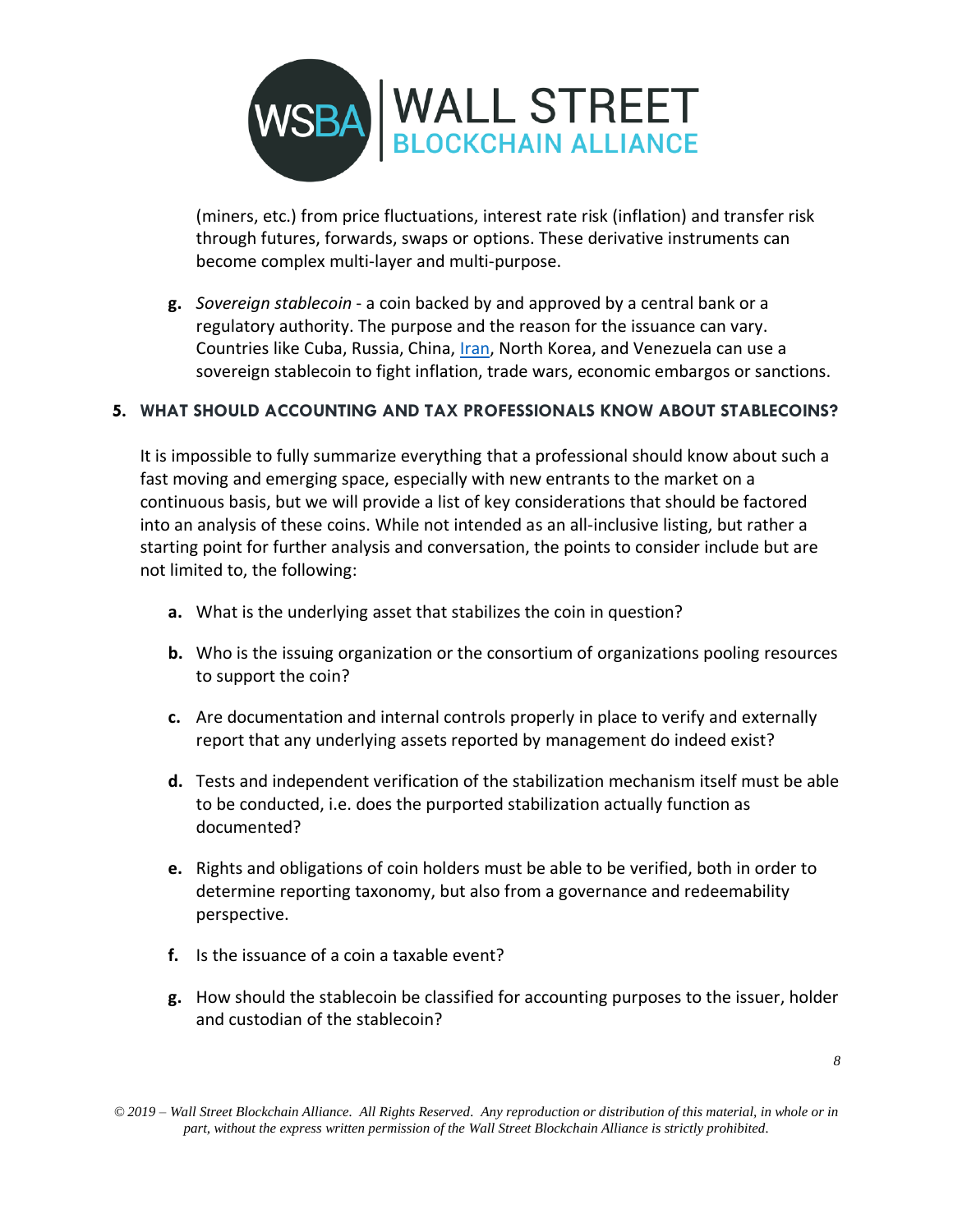

- **h.** How sound and safe is the [smart contract](https://en.wikipedia.org/wiki/Smart_contract) that has been created to mint, distribute, and burn stablecoins?
- **i.** What is the business continuity and disaster recovery plan of the issuer or custodian?
- **j.** Is the underlying asset hosted by a [qualified custodian](https://www.sec.gov/investor/alerts/bulletincustody.htm) or trustee?
- **k.** What is the process by which the stablecoin can be redeemed, exchanged, or otherwise converted from stablecoin status to some other form of financial asset? *(Note: Though many USD pegged stablecoins trade at a non 1.00 value due to various factors such as supply and demand, redemption always occurs at exactly 1.00 dollars thus having the market price and redemption price differ.)*
- **l.** What is the documented goal and purpose of this stablecoin? Is it simply to create an additional financial asset, or is it affiliated with an underlying use caser, blockchain network, etc.?
- **m.** Are there audited financial statements and other organizational information readily available for review and examination prior to coin issuance? *(Particularly relevant would be any SOC 1 or SOC 2 audits of the organization as well as defined controls around private keys and development practices around the smart contract implementing the stablecoin).*
- **n.** What are the reporting and compliance conversations that have been had between the issuing organization and applicable regulators?
- **o.** Have the organizations that have adopted the usage, or plan to do so, of a particular stablecoin agree to a common form of classification and reporting, whether under IFRS or GAAP?
- **p.** Though outside the scope of this primer, the reader should be aware that certain stablecoins may also have functions associated with [decentralized finance](https://www.visualcapitalist.com/decentralized-finance/) - "DeFi" and so may need to be evaluated for factors such as interest income or other items.

#### **6. CURRENT CHALLENGES FOR THE ACCOUNTING PROFESSION.**

Current challenges for the accounting profession as connected to stablecoins echo many of

*9*